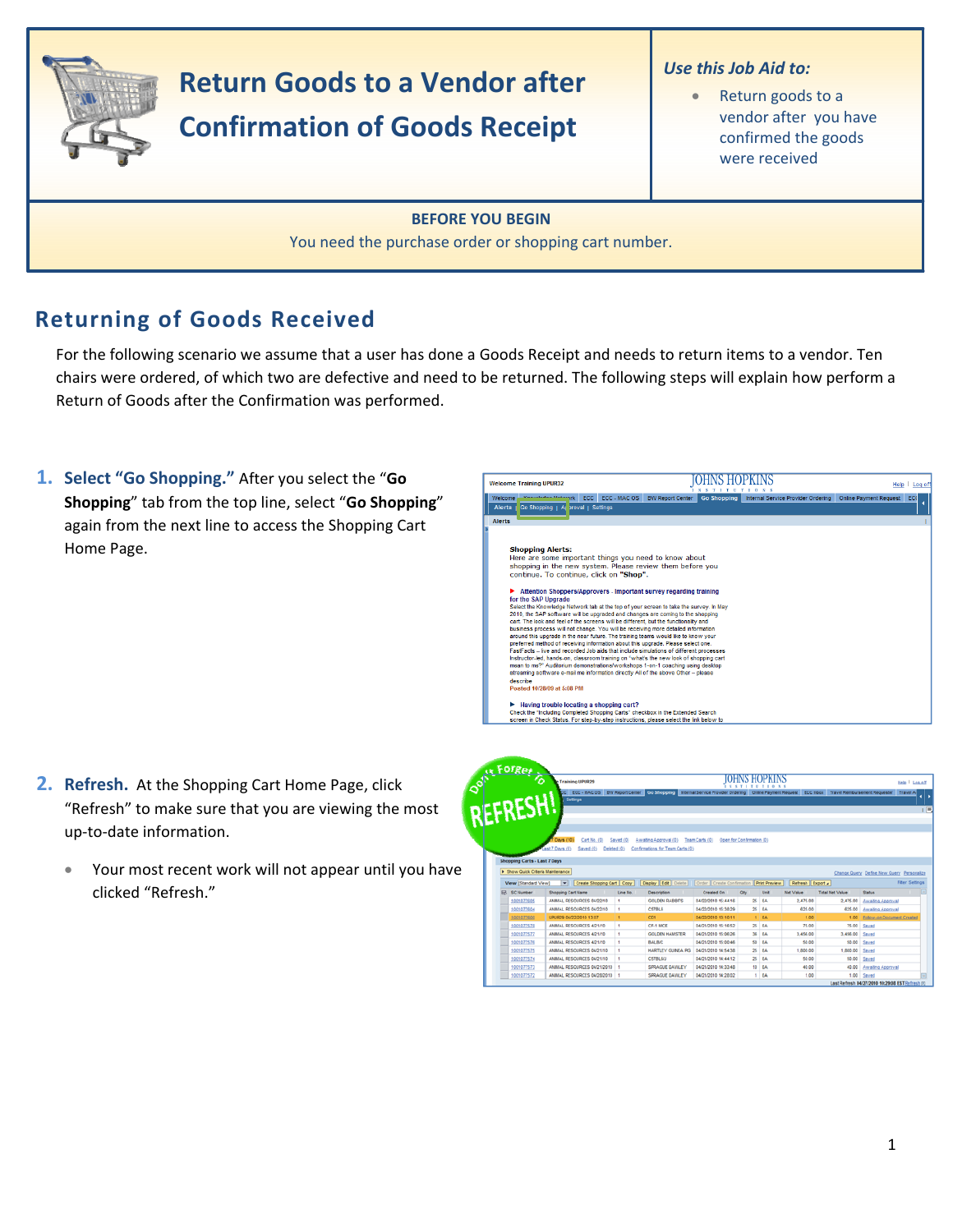- **3. Locate the Confirmation Number.** The Shopping Cart Home Page displays a list of shopping carts, along with the status of each as shown in the right-most column labeled "Status."
	- A Shopping Cart that has an associated Purchase Order will have the status "**Follow‐On Document Created**."

|                       |                                          |                          | <b>Welcome Annette Kamau</b> |             |                                     | <b>OHNS HOPKINS</b><br>$N \leq 0$<br><b>VIII</b><br><b>T.I.W.</b>                                          |       |                                                                                                                                                                    |                                     |                                             |                           |                |  |  |  |
|-----------------------|------------------------------------------|--------------------------|------------------------------|-------------|-------------------------------------|------------------------------------------------------------------------------------------------------------|-------|--------------------------------------------------------------------------------------------------------------------------------------------------------------------|-------------------------------------|---------------------------------------------|---------------------------|----------------|--|--|--|
| <b>El Vielcone</b>    | AMAI : Go Shopping   Approval   Sattings |                          |                              |             |                                     |                                                                                                            |       | Knowledge failurest ECC ENVOLE ENVReport Center Crane Faynest Resurct SEMAGUI ROLD SUSSOL Subtan OLE Travel Resurses Requester Central Resurcts Contra Rold States |                                     |                                             |                           |                |  |  |  |
| Go Shopping           |                                          |                          |                              |             |                                     |                                                                                                            |       |                                                                                                                                                                    |                                     |                                             |                           |                |  |  |  |
|                       |                                          |                          |                              |             |                                     |                                                                                                            |       |                                                                                                                                                                    |                                     |                                             |                           |                |  |  |  |
| <b>Active Quertex</b> |                                          |                          |                              |             |                                     |                                                                                                            |       |                                                                                                                                                                    |                                     |                                             |                           |                |  |  |  |
|                       | Shopping Carts                           | Last 7 Days (25)         | Carl No. (0)                 | Saved (0)   | Amatrix Approval (0) Team Carty (0) | Comh for Conferration (0)                                                                                  |       |                                                                                                                                                                    |                                     |                                             |                           |                |  |  |  |
|                       | Confirmations                            | Last 7 Davis (D)         | $5 + + 100$                  | Celeted (D) | Contrevenions for Team Carts (D)    |                                                                                                            |       |                                                                                                                                                                    |                                     |                                             |                           |                |  |  |  |
|                       | Shepping Carts - Last 7 Days             |                          |                              |             |                                     |                                                                                                            |       |                                                                                                                                                                    |                                     |                                             |                           |                |  |  |  |
|                       | > Show Outs Orberts Mantenance           |                          |                              |             |                                     |                                                                                                            |       |                                                                                                                                                                    |                                     | Change Guery, Detine New Guery, Paragraitza |                           |                |  |  |  |
|                       | Wew [Standard View]                      | $\vert \mathbf{v} \vert$ |                              |             |                                     | Create Shopping Cart   Clay       Classey   Edit   Celeta     Create   Create Conferration   First Ferness |       |                                                                                                                                                                    | Retresh   Esport 4                  |                                             |                           | Fiber Settings |  |  |  |
|                       | FR SC Number                             |                          | Shopping Cart Name           | Line No.    | Description                         | Created On                                                                                                 | Oty.  | Und                                                                                                                                                                | <b>Rief Visture</b>                 | Total Net Value                             | Shelter                   |                |  |  |  |
|                       | 1001714303                               |                          | Office Furniture 04/27/2010  |             | Office Charg                        | 04/27/2010 18:59:24                                                                                        | 10 EA |                                                                                                                                                                    | 3,000.00                            |                                             | 3,000.00 Amaling Approval |                |  |  |  |
|                       | 1001713043                               | Office furniture         |                              | л           | Office Chair                        | 04/21/2010 16:36:20                                                                                        | 1 EA  |                                                                                                                                                                    | 300.00                              | 300.00                                      | Awalno Approval           |                |  |  |  |
|                       |                                          |                          |                              |             |                                     |                                                                                                            |       |                                                                                                                                                                    |                                     |                                             |                           |                |  |  |  |
|                       |                                          |                          |                              |             |                                     |                                                                                                            |       |                                                                                                                                                                    |                                     |                                             |                           |                |  |  |  |
|                       |                                          |                          |                              |             |                                     |                                                                                                            |       |                                                                                                                                                                    |                                     |                                             |                           |                |  |  |  |
|                       |                                          |                          |                              |             |                                     | Status                                                                                                     |       |                                                                                                                                                                    |                                     |                                             |                           |                |  |  |  |
|                       |                                          |                          |                              |             |                                     |                                                                                                            |       |                                                                                                                                                                    |                                     |                                             |                           |                |  |  |  |
|                       |                                          |                          |                              |             |                                     |                                                                                                            |       |                                                                                                                                                                    |                                     |                                             |                           |                |  |  |  |
|                       |                                          |                          |                              |             |                                     |                                                                                                            |       |                                                                                                                                                                    | External and Express and Considered |                                             |                           |                |  |  |  |

- To access the Confirmation number, click on the "Follow-On Document Created" link. Follow-on Document Created This displays the shopping cart (as if you had selected "Display" or "Edit"), but defaults to the tab called "**Related Documents**" in the "Details" section of the order.
- You may also search for a confirmation using the "Confirmations Query" at the top of the screen.
- **4. Display the Confirmation.** Click on the Confirmation Document Number displayed under the Related Documents tab.
	- This will take you to the Display Confirmation page.

| <b>Shopping Cart</b>              |                                                                      |                          |                                                                          |                                                                          |       |                   |         |                       |   |                   |                           | Histori                    |
|-----------------------------------|----------------------------------------------------------------------|--------------------------|--------------------------------------------------------------------------|--------------------------------------------------------------------------|-------|-------------------|---------|-----------------------|---|-------------------|---------------------------|----------------------------|
| <b>T Belli Uververw</b>           |                                                                      |                          |                                                                          |                                                                          |       |                   |         |                       |   |                   |                           |                            |
|                                   |                                                                      |                          | Details Autoten .   Copy   Paste   Duplinde   Deter     Process All tens |                                                                          |       |                   |         |                       |   |                   |                           |                            |
| Line Number                       |                                                                      | Product D Description    | <b>Product Category</b>                                                  | Product Category Description Culently Link Net Price / Link Per Currency |       |                   |         | Delivery Date         |   | Notes Attachments | <b>Account Ansignment</b> |                            |
| $\rightarrow$ 1                   |                                                                      | Office Charge 56000000   |                                                                          | <b>FURNITURE</b>                                                         | 10 FA | 300.00            | $1$ USD | 05/02/2010            | o |                   | Cost Center (1010483003)  |                            |
|                                   |                                                                      |                          |                                                                          |                                                                          |       |                   |         |                       |   |                   |                           |                            |
|                                   |                                                                      |                          |                                                                          |                                                                          |       |                   |         | Document Number       |   |                   |                           |                            |
|                                   |                                                                      |                          |                                                                          |                                                                          |       | 1001714389/1      |         |                       |   |                   |                           |                            |
|                                   |                                                                      |                          |                                                                          |                                                                          |       |                   |         |                       |   |                   |                           |                            |
|                                   |                                                                      |                          |                                                                          |                                                                          |       |                   |         |                       |   |                   |                           |                            |
|                                   |                                                                      |                          |                                                                          |                                                                          |       | 2000766496/1      |         |                       |   |                   |                           |                            |
| $\sim$<br>ten Data                | <b>Details for item 1 Office Chairs</b><br><b>Account Assignment</b> |                          | Notes and Atlachments                                                    | Delvery Astress/Performance Local                                        |       |                   |         |                       |   |                   | <b>VOTABITAY</b>          | <b>Finletind Documents</b> |
| * History                         |                                                                      |                          |                                                                          |                                                                          |       |                   |         |                       |   |                   |                           |                            |
| <b>Views</b> United States Dollar |                                                                      | $\overline{\phantom{a}}$ |                                                                          |                                                                          |       | 6000498170/1      |         |                       |   |                   |                           |                            |
| Document                          | Marys                                                                |                          |                                                                          | Document Number                                                          |       |                   |         |                       |   |                   | Date                      | <b>Cuantity</b>            |
| Shopping Cart                     |                                                                      | Office Chairs            |                                                                          | 1001714369/1                                                             |       |                   |         |                       |   |                   | 04/27/2010                | 10                         |
|                                   | Total                                                                |                          |                                                                          |                                                                          |       |                   |         |                       |   |                   |                           |                            |
| <b>Purchase Order</b>             |                                                                      |                          | Local PO1 CE02SBENKOWN 04/28/2010 10:15                                  | 2000766496/1                                                             |       |                   |         |                       |   |                   | 04/20/2010                | 10 10 10 10                |
|                                   | Total                                                                |                          |                                                                          |                                                                          |       |                   |         |                       |   |                   |                           |                            |
| Contintration                     |                                                                      |                          |                                                                          | 6000498170/1                                                             |       | 2010/5006729747/1 |         | Posted in the Backend |   |                   | 04/20/2010                |                            |
|                                   | Total                                                                |                          |                                                                          |                                                                          |       |                   |         |                       |   |                   |                           | 10                         |

**5. Return Delivery.** On the Display Confirmation page, click on the "**Return Delivery**" button at the top of the page.

| Close                                                                             | Print Preview Refresh |             | Cance Return Delivery                            |                                 |                                                             | Status: Posted in the Backend |       |            | Confirmed Value: 3,000.00 USD |     |               |      |
|-----------------------------------------------------------------------------------|-----------------------|-------------|--------------------------------------------------|---------------------------------|-------------------------------------------------------------|-------------------------------|-------|------------|-------------------------------|-----|---------------|------|
| <b>Overview</b><br>Confirmation Name:<br>Delivery Date: *<br><b>Then Overview</b> | Header<br>04/28/2010  | <b>Bern</b> | Notes & Attachment                               | Approval                        | Tracking<br>Reference Document:                             |                               |       |            |                               |     |               |      |
|                                                                                   |                       |             | Details Add tem / Copy Parte   Duplcate   Delete | Copy All Outstanding Quantities |                                                             |                               |       |            |                               |     |               |      |
| Line Number                                                                       | tem Type              |             | Product ID Description                           |                                 | Product Category Outstanding Quantity Confirm Quantity Unit |                               |       |            | Price Currency                | Per | Delivery Date | Assi |
| $\cdot$ 1                                                                         | Material              |             | Office Chairs                                    | 56000000                        | $\Omega$                                                    |                               | 10 EA | 300.00 USD |                               |     | 1 05/02/2010  | Cost |
|                                                                                   |                       |             |                                                  |                                 |                                                             |                               |       |            |                               |     |               |      |
|                                                                                   |                       |             |                                                  |                                 |                                                             |                               |       |            |                               |     |               |      |
|                                                                                   |                       |             |                                                  |                                 |                                                             |                               |       |            |                               |     |               |      |